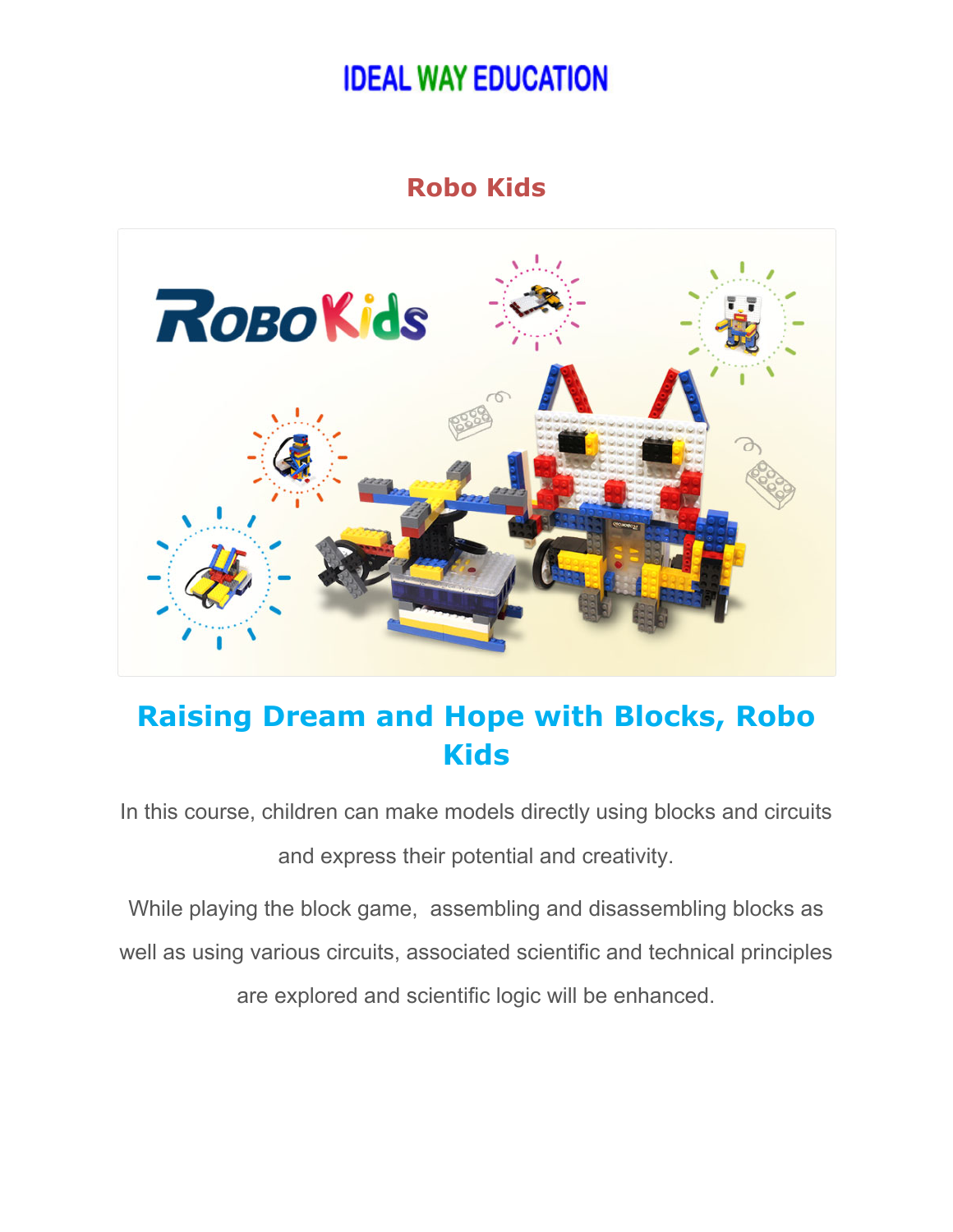### **Systematic education system that wakes up children's potential:**

The Kids makes the desired model as referring to the assembly diagram and operate the assembled model freely, which develops logic and mathematical thinking.

Using program cards to carry out various missions. While carrying out various mission using program cards, problem solving ability and teamwork spirit are raised.

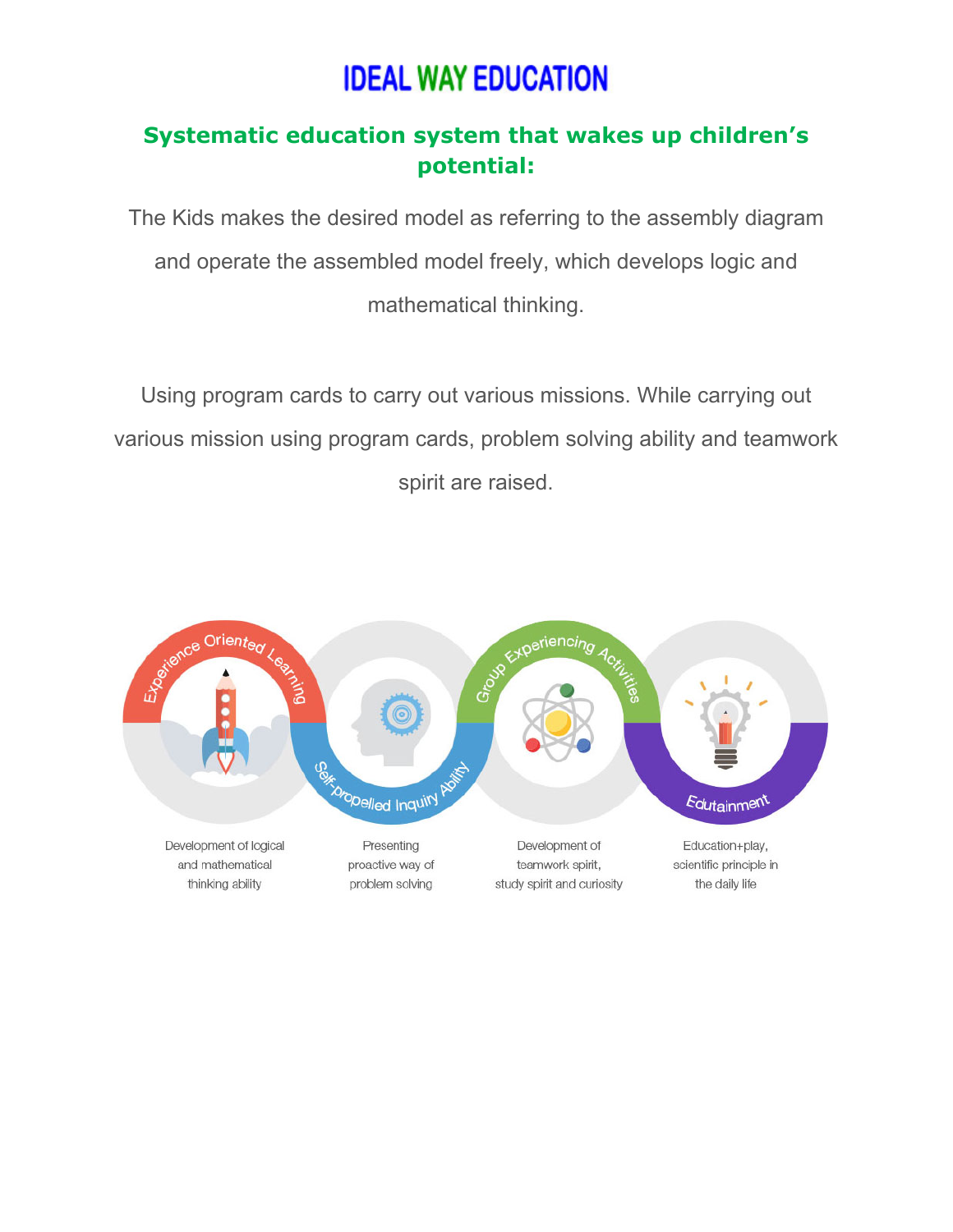### **a. Product Kit**

Robo Kids - Product Kit consists of 3 Categories of parts.

- a) Robot Kit
- b) Work Book
- c) Program Cards

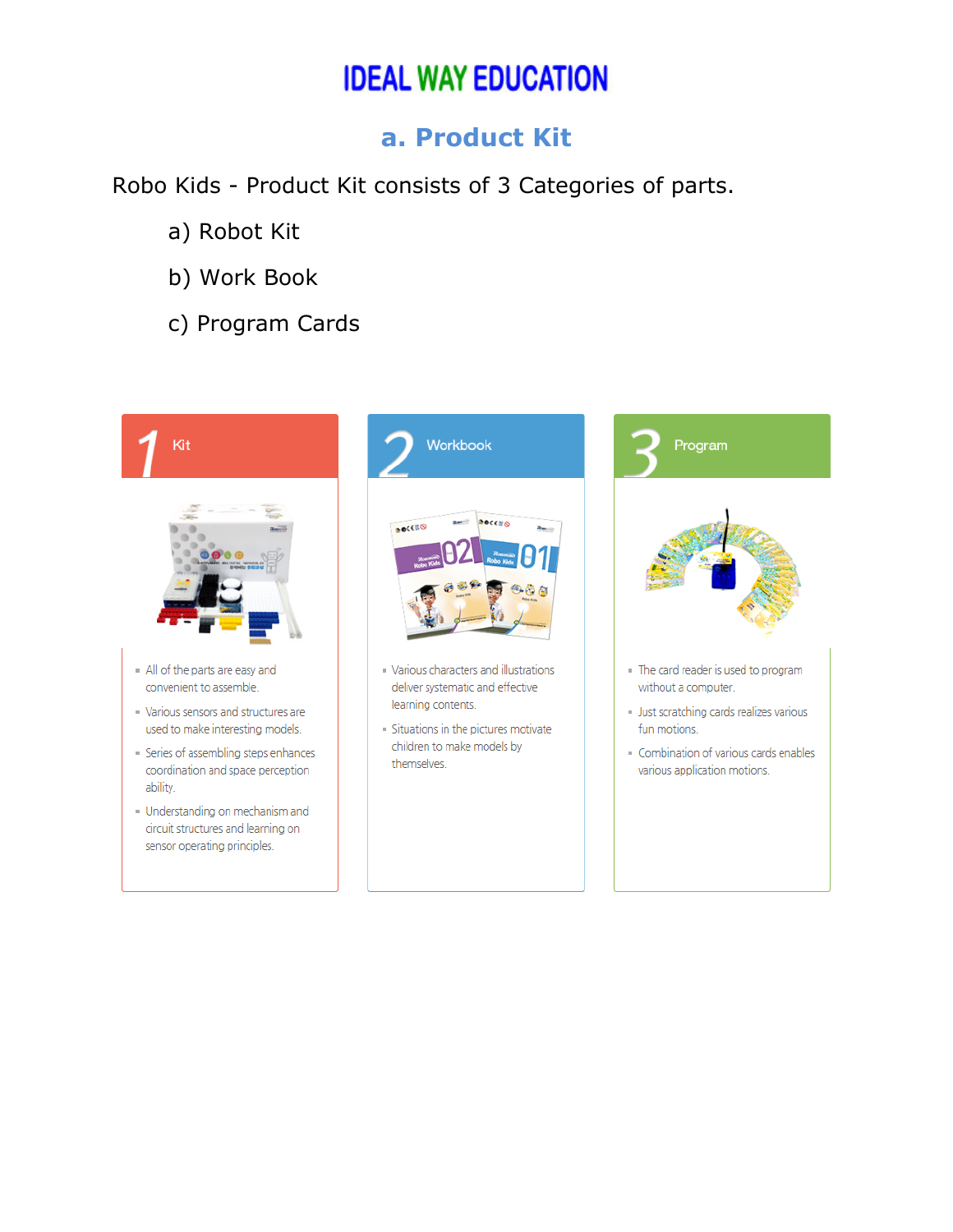## **b. Course Curriculum**

Robo Kids course consists of 2 Modules of learning.

- a) Module 1
- b) Module 2

## **MODULE – 1**

### **Think and make your models, and use funny cards to express motions you want.**

- Children will express their own potential with blocks and make models of their own thinking.
- Children assemble DC motor and CPU blocks and will observe works they made move with simple button strokes.
- Bar-coded funny cards and the card reader facilitate advanced learning that programs desired motions without a computer.
- Using two circuit boards which run motions different each other, it is possible to realize various motions. Contesting works children made, they will understand the scientific principle more easily.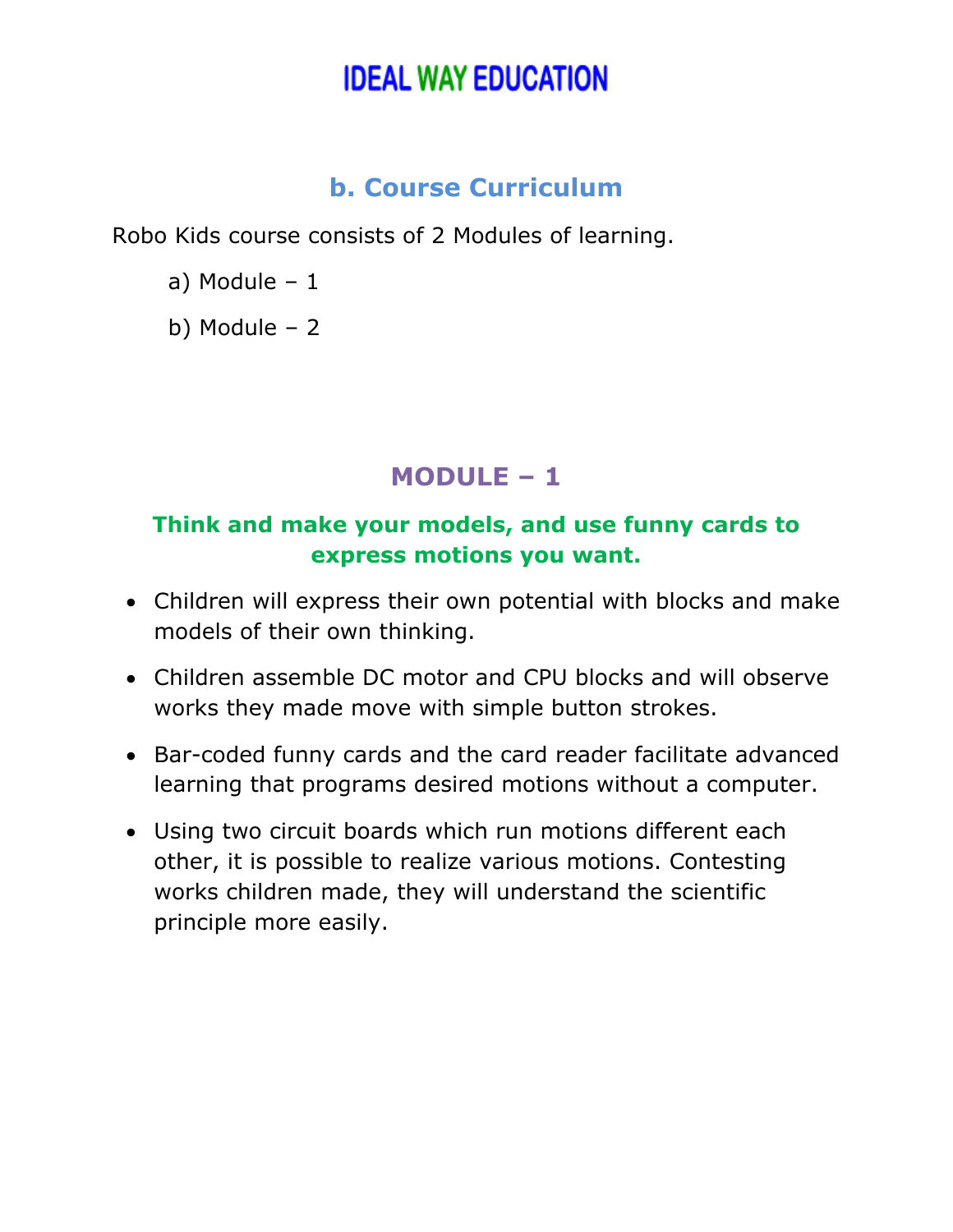#### **Module 1 - Robot Configuration Options**



## **MODULE – 2**

#### **Think and make your models, and use funny cards to express motions you want.**

- Learners can make models directly. In such course, it will raise creativity for children to express their potential to blocks.
- With the wireless remote control, it is possible to assign more free motions to the finished blocks.